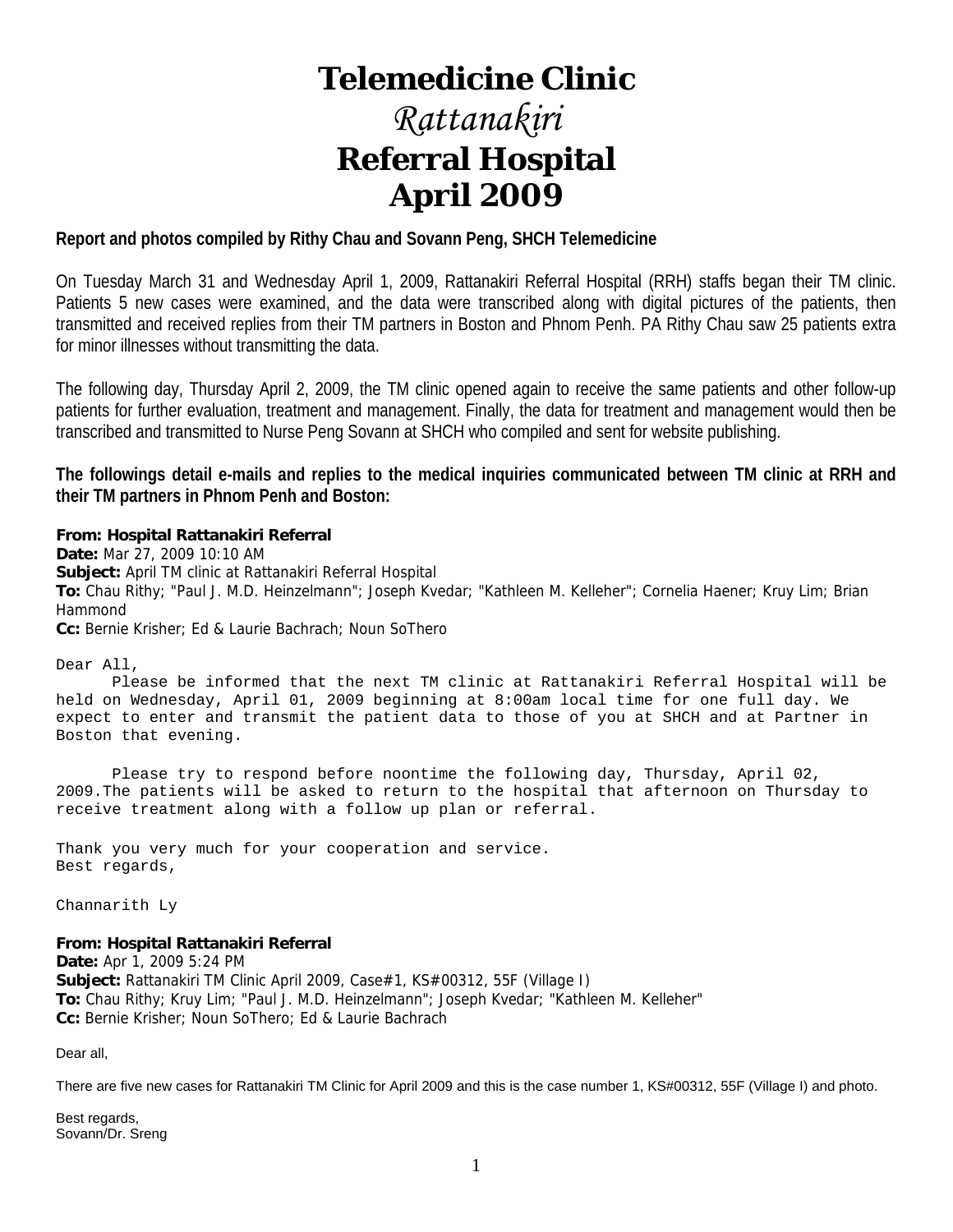## **Rattanakiri Provincial Hospital Telemedicine Clinic with Sihanouk Hospital Center of HOPE and Partners in Telemedicine**



**Patient: KS#00312, 55F (Village I)**

**Chief Complaint:** HA, blurred vision, neck tension on/off x 5y and joint pain x 1y

**HPI:** 55F presented with symptoms of HA, neck tension, blurred vision, she was examined with BP:210mmHg and she was treated with HCTZ 50mg 1/2t po qd, Atenolol 50mg 1t po qd, ASA 300mg 1/4t po qd, for 5y and she had been stopped treatment and advised to seek treatment from

provincial hospital but she didn't seek treatment for 6months then developed with right hip pain, radiating to the knee, HA, neck tension, blurred vision, and sought treatment at private clinic with Paracetamol and Ciprofloxacin.

**PMH/SH:** Hematoma on forehead

**Social Hx:** No alcohol drinking; no cig smoking

**Family Hx:** Unremarkable

**Medication:** None

**Allergies:** NKDA

**ROS:** Unremarkable

#### **PE:**

Vital Signs: BP: 180/110 P: 72 R: 20 T: 37<sup>o</sup>C **C Wt: 63kg** 

Give Captopril 25mg 1/2t, 2h later BP:150/106

**General:** Look stable

**HEEN:** No icterus, no oropharyngeal lesion, pink conjunctiva, hematoma on frontal area

**Chest:** Clear both sides, no crackles, no rhonchi; H RRR, no murmur

**Abdomen:** Soft, no mass, (+) BS, no HSM

**Extremity/Skin:** No edema, no lesion, no lesion

**MS/Neuro:** MS+5/5, motor and sensory intact, DTRs+2/4, (+) straight leg raise on right leg

**Lab/Studies:** Done on March 31, 2009 WBC : 6800/mm3 Eosinophil: 0.3% Neutrophil: 55%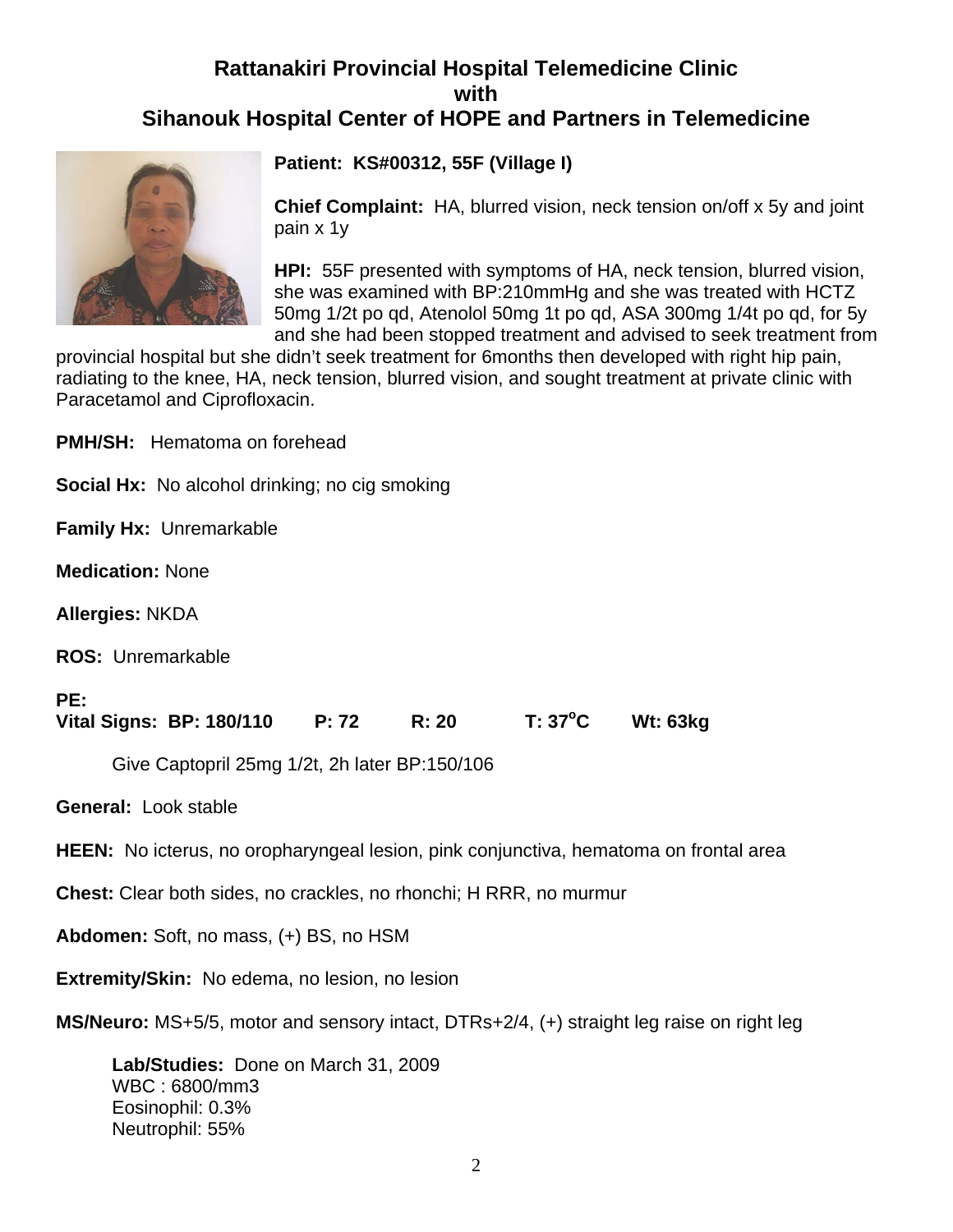Lymphocyte: 40% Monocyte: 0.2% Calcium:  $8.9$  [ $8.1 - 10.4$ ] Tot chole: 165.2 [<200] Creatinine:  $1.8$  [0.5 – 0.9] Gluc :61.6 [75 – 115] Uric acid:  $3.6$  [ $2.4 - 5.7$ ] Malaria smear negative

#### **Assessment:**

- 1. HTN
- 2. Frontal hematoma
- 3. Sciatica

#### **Plan:**

- 1. HCTZ 12.5mg 2t po qd
- 2. ASA 300mg 1/4t po qd
- 3. Naproxen 375mg 1t po bid prn
- 4. Paracetamol 500mg 1t po qid prn
- 5. Draw blood for CBC, Lyte, BUN, Creat, Glcu at SHCH

Labs available locally: Hemoglobin, UA, Glucose, Stool Occult Blood, and Pregnancy Test

#### **Specific Comments/Questions for Consultants: Do you agree with my assessment and plan?**

### **Examined by: Dr. Leng Sreng Date: April 1, 2009**

Please send all replies to kirihospital@gmail.com and cc: to tmed\_rithy@online.com.kh

*The information transmitted in this e-mail is intended only for the person or entity to which it is addressed and may contain confidential and/or privileged material. Any review, retransmission, dissemination or other use of or taking of any action in reliance upon, this information by persons or entities other than the intended recipient is prohibited. If you received this e-mail in error, please contact the sender and delete material from any computer.*

**From: Cusick, Paul S.,M.D.**

**Date:** Apr 2, 2009 12:48 AM **Subject:** Rattanakiri TM Clinic April 2009, Case#1, KS#00312, 55F (Village I) **To:** "Fiamma, Kathleen M."; tmed\_rithy@online.com.kh **Cc:** kirihospital@gmail.com

Thank you for the opportunity to consult.

This woman has hypertension with headache and blurred vision. This certainly could represent a hypertensive crisis(Systolic blood pressure >180 and diastolic pressure >120 ) and increased creatinine Her blood pressure of 180/110 is quite high. I would teat her with hctz and atenolol in order to lower her blood pressure to a better and safer range.

I would avoid naproxen NSAID and captopril with her renal insufficiency. Aspirin is a good medication for her.

I would advocate using tylenol for her hip and knee ?sciatic pain.

Best of luck.

Paul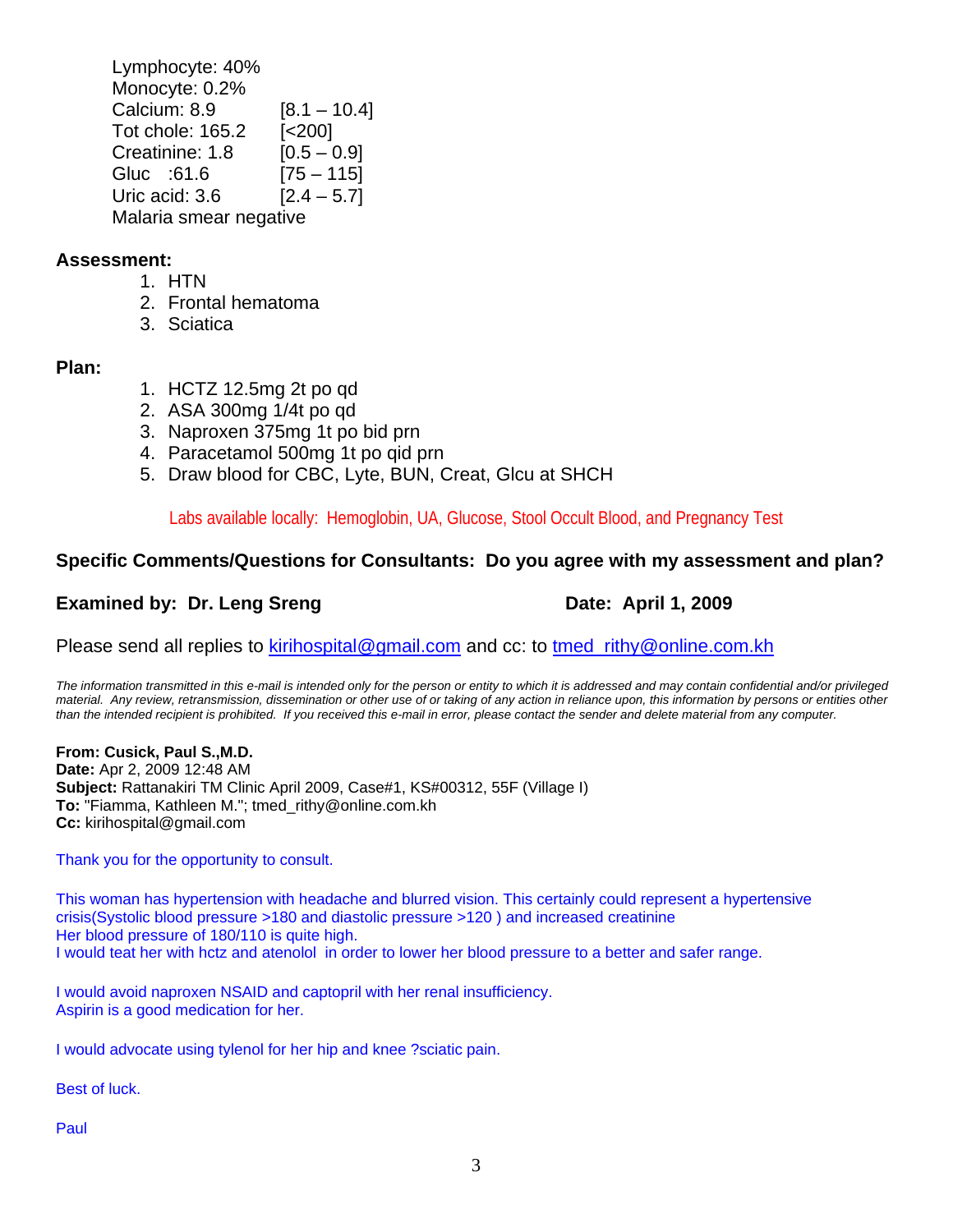#### **From: Hospital Rattanakiri Referral**

**Date:** Apr 1, 2009 5:29 PM **Subject:** Rattanakiri TM Clinic April 2009, Case#2, TT#00313, 49F (Village V) **To:** Cornelia Haener; Chau Rithy; Kruy Lim; "Paul J. M.D. Heinzelmann"; "Kathleen M. Kelleher"; Joseph Kvedar **Cc:** Bernie Krisher; Noun SoThero; Ed & Laurie Bachrach

Dear all,

This is case number 2, TT#00313, 49F and photos.

Best regards, Sovann

### **Rattanakiri Provincial Hospital Telemedicine Clinic with Sihanouk Hospital Center of HOPE and Partners in Telemedicine**



#### **Patient: TT#00313, 49F (Village V)**

**Chief Complaint:** Big mass on left popliteal for 2y and epigastric pain

**HPI:** 49F came to us complaining of left popliteal mass for 2y, she presented with a small mass about thump size and developed bigger to about 5 x 6cm during these five months and epigastric pain and was examined at private clinic, diagnosed with osteomyelitis and GERD and treated with Ibuprofen, Vitamin bid for 5d and traditional medicine for epigastric pain. Now she stopped taking it and she presented with

symptoms of left mass pain and epigastric pan so that she came to us.

**PMH/SH:** No past surgery, no injury

**Social Hx:** Drinking alcohol; no cig smoking

**Family Hx:** Unremarkable

**Medication:** None

**Allergies:** NKDA

**ROS:** no nausea, no vomiting, no black stool, no bloody stool, no trauma to the mass area

**PE: Vital Signs: BP: 110/80 P: 74 R: 22**  $T: 37^{\circ}C$  **Wt: 46kg** 

**General:** Look stable

**HEEN:** No oropharyngeal lesion, pink conjunctiva, no lymph node palpable



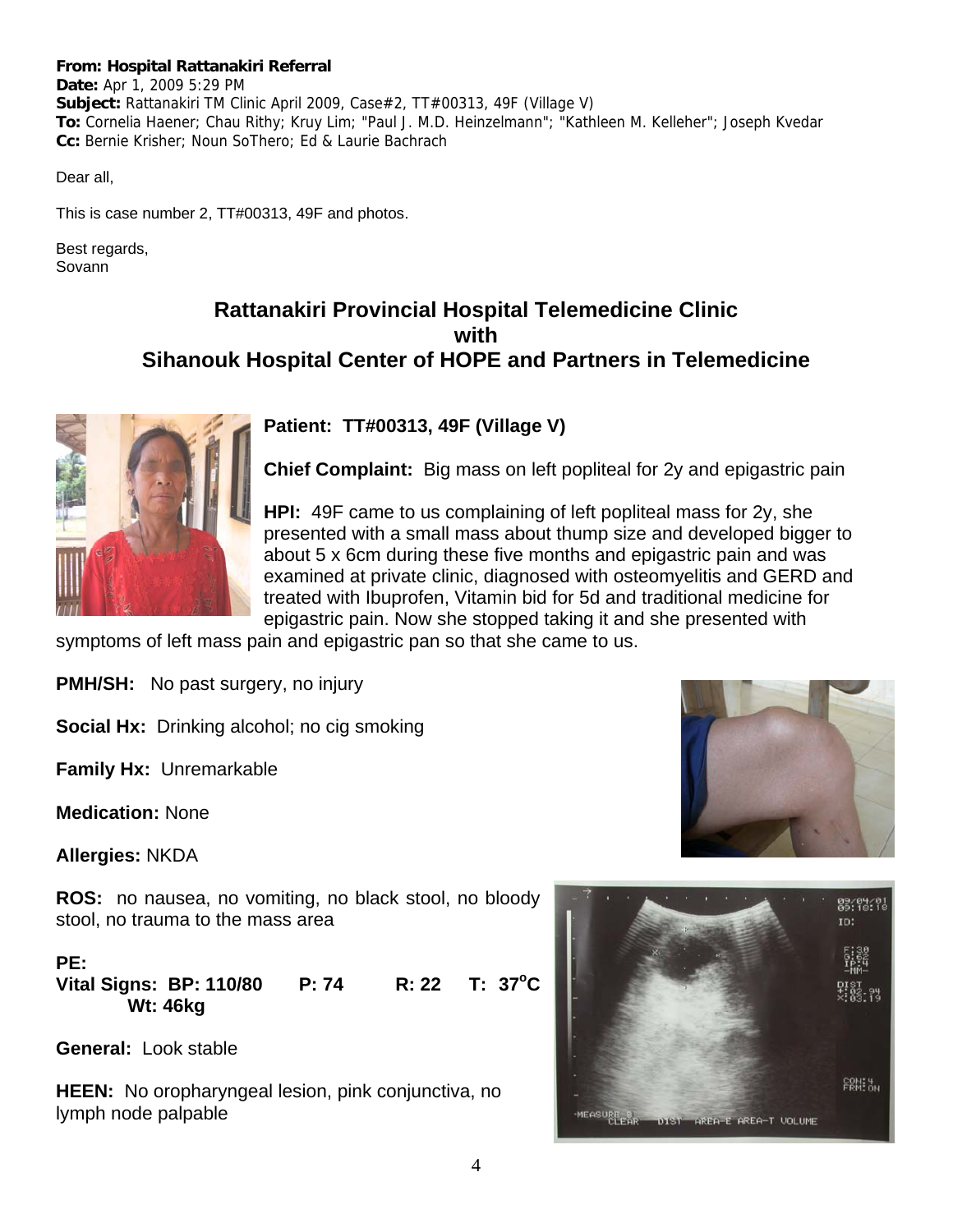**Chest:** CTA bilaterally, no rales, no rhonchi; H RRR, no murmur

**Abdomen:** Soft, no tender, no distension, (+) BS, no HSM

**Extremity/Skin:** on left popliteal, a mass about 5 x 6cm, firm, smooth, regular border, no redness, no swelling, no warmth, no tender**;** a bony growing mass of distal femoral head about 6 x 8cm, no tender, no redness, no swelling

**MS/Neuro:** MS+5/5, motor and sensory intact, DTRs+2/4

**Lab/Studies:** Done on March 31, 2009 WBC : 12500/mm3 Eosinophil: 0.6% Neutrophil: 54% Lymphocyte: 35% Monocyte: 0.5% Malaria smear negative

Popliteal mass ultrasound conclusion: Lipoma

### **Assessment:**

- 1. Left popliteal cyst
- 2. Left popliteal Lipoma
- 3. Dyspepsia

#### **Plan:**

- 1. Pepcid 1t po qhs for one month
- 2. Popliteal mass FNA for Cytology at SHCH
- 3. Paracetamol 500mg 1t po qid prn pain





Labs available locally: Hemoglobin, UA, Glucose, Stool Occult Blood, and Pregnancy Test

### **Specific Comments/Questions for Consultants: Do you agree with my assessment and plan?**

### **Examined by: Dr. Leng Sreng Date: April 1, 2009**

Please send all replies to kirihospital@gmail.com and cc: to tmed rithy@online.com.kh

*The information transmitted in this e-mail is intended only for the person or entity to which it is addressed and may contain confidential and/or privileged material. Any review, retransmission, dissemination or other use of or taking of any action in reliance upon, this information by persons or entities other than the intended recipient is prohibited. If you received this e-mail in error, please contact the sender and delete material from any computer.*

#### **From: Cornelia Haener**

**Date:** Apr 1, 2009 10:26 PM **Subject:** Rattanakiri TM Clinic April 2009, Case#2, TT#00313, 49F (Village V) **To:** Hospital Rattanakiri Referral; Chau Rithy; Kruy Lim; "Paul J. M.D. Heinzelmann"; "Kathleen M. Kelleher"; Joseph Kvedar

**Cc:** Bernie Krisher; Noun SoThero; Ed & Laurie Bachrach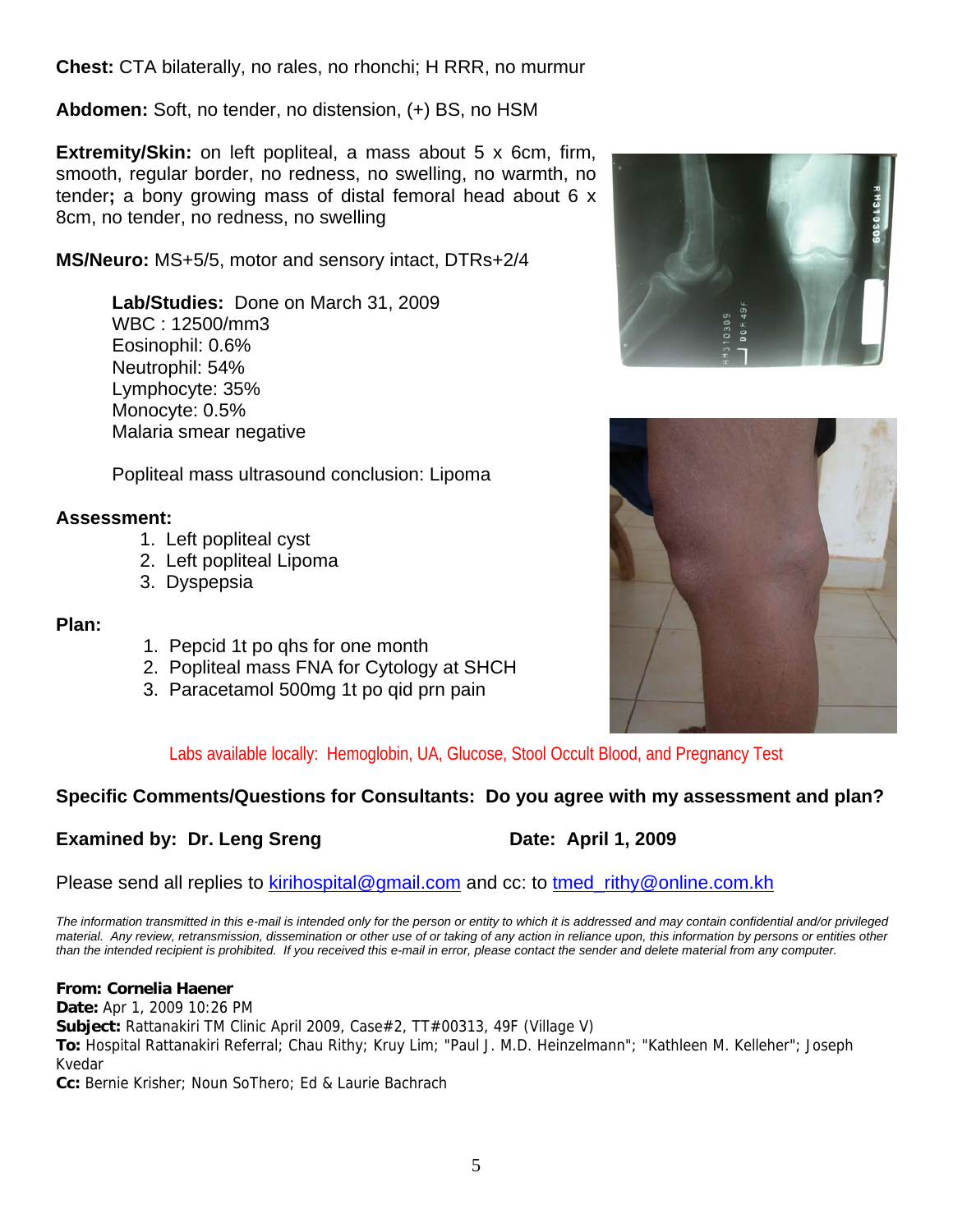Dear Sovann,

Thanks for your case. It would be best to present this patient to the orthopedic team at SHCH on a Wednesday afternoon during the orthopedic F/U clinic for further work up and treatment. As the exostosis is very big, it might be good to remove that as well.

Kind regards

Cornelia

From: **Fiamma, Kathleen M.** Date: Apr 2, 2009 4:05 AM Subject: FW: Rattanakiri TM Clinic April 2009, Case#2, TT#00313, 49F (Village V) To: Hospital Rattanakiri Referral; Rithy Chau

This patient has two conditions:

1 Osteochondroma of distal femur and looks on the picture as swelling observe only, but if persists than get x-rays of the knee

2 Popliteal cyst

 very rarely the swelling in the popliteal region or mass may be related to tuberculoses so would not hurt to test that as well

Let me know if these suggestions help.

Thanks,

**Dinesh** 

#### **From: Hospital Rattanakiri Referral**

**Date:** Apr 1, 2009 5:31 PM **Subject:** Rattanakiri TM Clinic April 2009, Case#3, TS#00314, 66M (Village IV) **To:** Chau Rithy; "Paul J. M.D. Heinzelmann"; "Kathleen M. Kelleher"; Joseph Kvedar; Kruy Lim **Cc:** Bernie Krisher; Noun SoThero; Ed & Laurie Bachrach

Dear all,

This is case number 3, TS#00314, 66M and photos.

Best regards, Sovann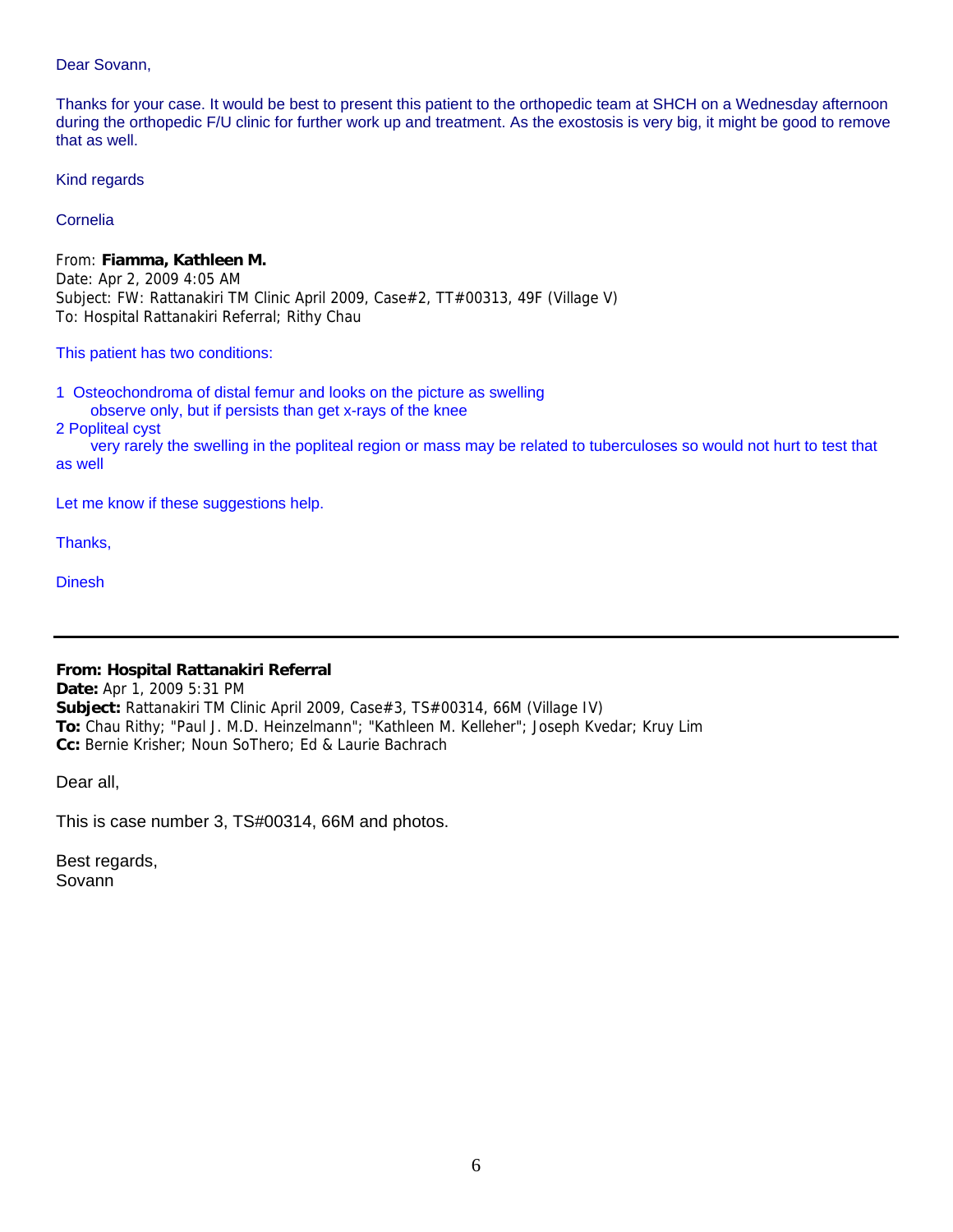## **Rattanakiri Provincial Hospital Telemedicine Clinic with Sihanouk Hospital Center of HOPE and Partners in Telemedicine**



### **Patient: TS#00314, 66M (Village IV)**

**Chief Complaint:** Ear ringing x 1y

**HPI:** 66M presented with history of falling from the bed, with bleeding from the head and brought to the provincial hospital and got suture on laceration, and told he had elevated BP, treated in hospital for two days then he was discharged. A few months later he noticed with symptoms of ear ringing, HA, neck tension, dizziness, fatigue, chest pain, he bought Chinese

antihypertensive compound medication from local pharmacy taking 1t po tid and got a bit better so he come to see us. He denied of fever, cough, nausea/vomiting, abdominal pain, diarrhea/constipation, dysuria, oliguria, hematuria, edema.

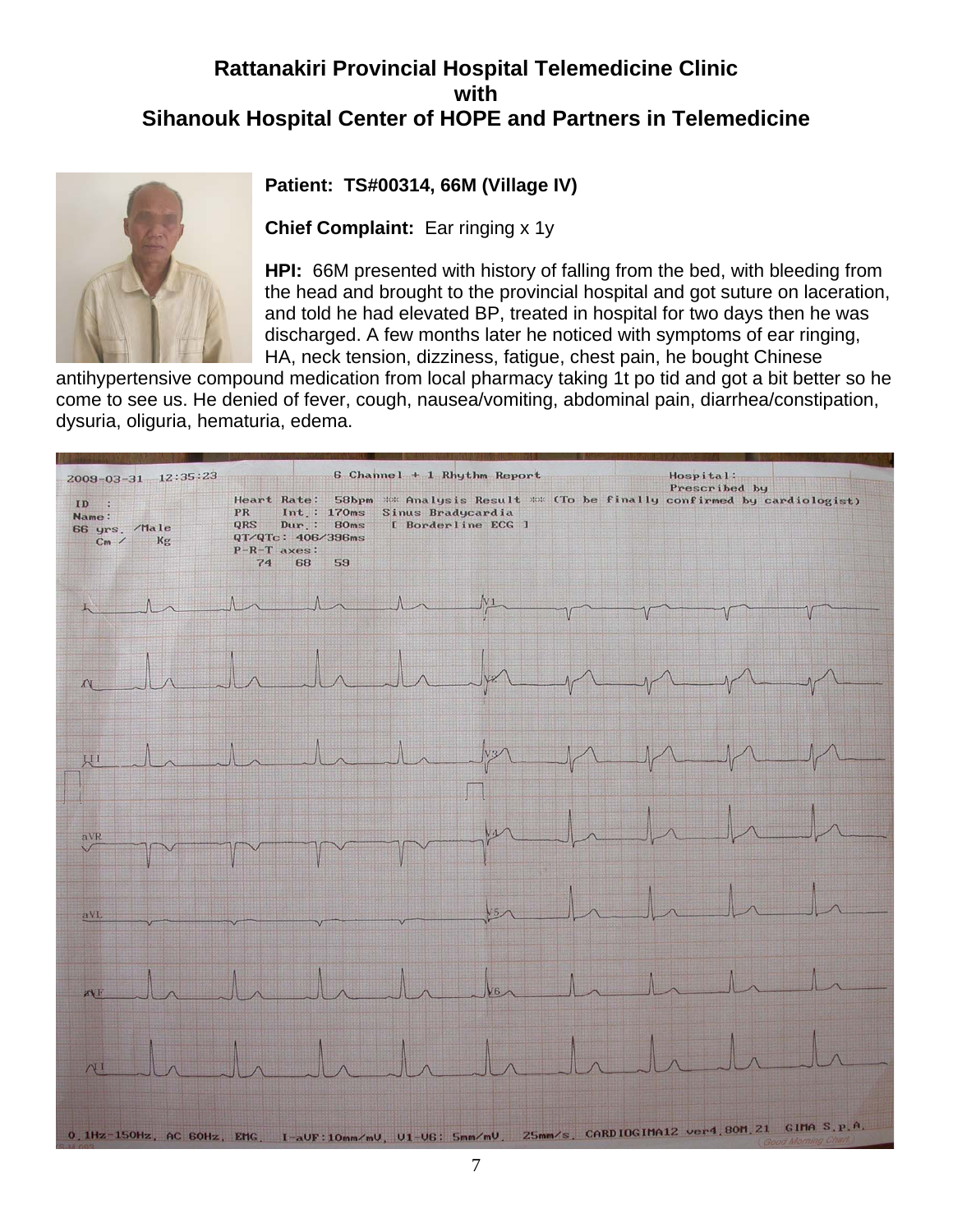**PMH/SH:** Unremarkable

**Social Hx:** casually drinking alcohol; smoking 10cig/d

**Family Hx:** None

### **Medication:**

Chinese antihypertensive compound medication 1t po tid

**Allergies:** NKDA

**ROS:** Unremarkable

### **PE:**

**Vital Signs: BP: 166/86 (both arms) P: 70 R: 20 T: 37 °C C Wt: 50kg** 

Give Captopril 25mg 1/2t then BP: 121/76

**General:** Look stable

**HEEN:** No oropharyngeal lesion, pink conjunctiva, no thyroid enlargement, no lymph node palpable, Ear normal, no JVD

**Chest:** CTA bilaterally, no rales, no rhonchi; H bradycardia, RR, 2+ systolic murmur, loudest at mitral area

**Abdomen:** Soft, no tender, no distension, (+) BS, no HSM, no scar

**Extremity/Skin:** No edema, no lesion, no lesion

**MS/Neuro:** MS+5/5, motor and sensory intact, DTRs+2/4, normal gait

**Lab/Studies:** Done on March 31, 2009 U/A: normal

EKG: attached

### **Assessment:**

- 1. HTN
- 2. VHD (MR/MS?)
- 3. Sinus bradycardia

### **Plan:**

- 1. Captopril 25mg 1/2t po bid
- 2. ASA 300mg 1/4t po qd
- 3. Stop Chinese antihypertensive med
- 4. Smoking and alcohol drinking cessation
- 5. Do regular exercise, eat low salt and fats diet
- 6. Draw blood for CBC, Lyte, BUN, Creat, Glcu at SHCH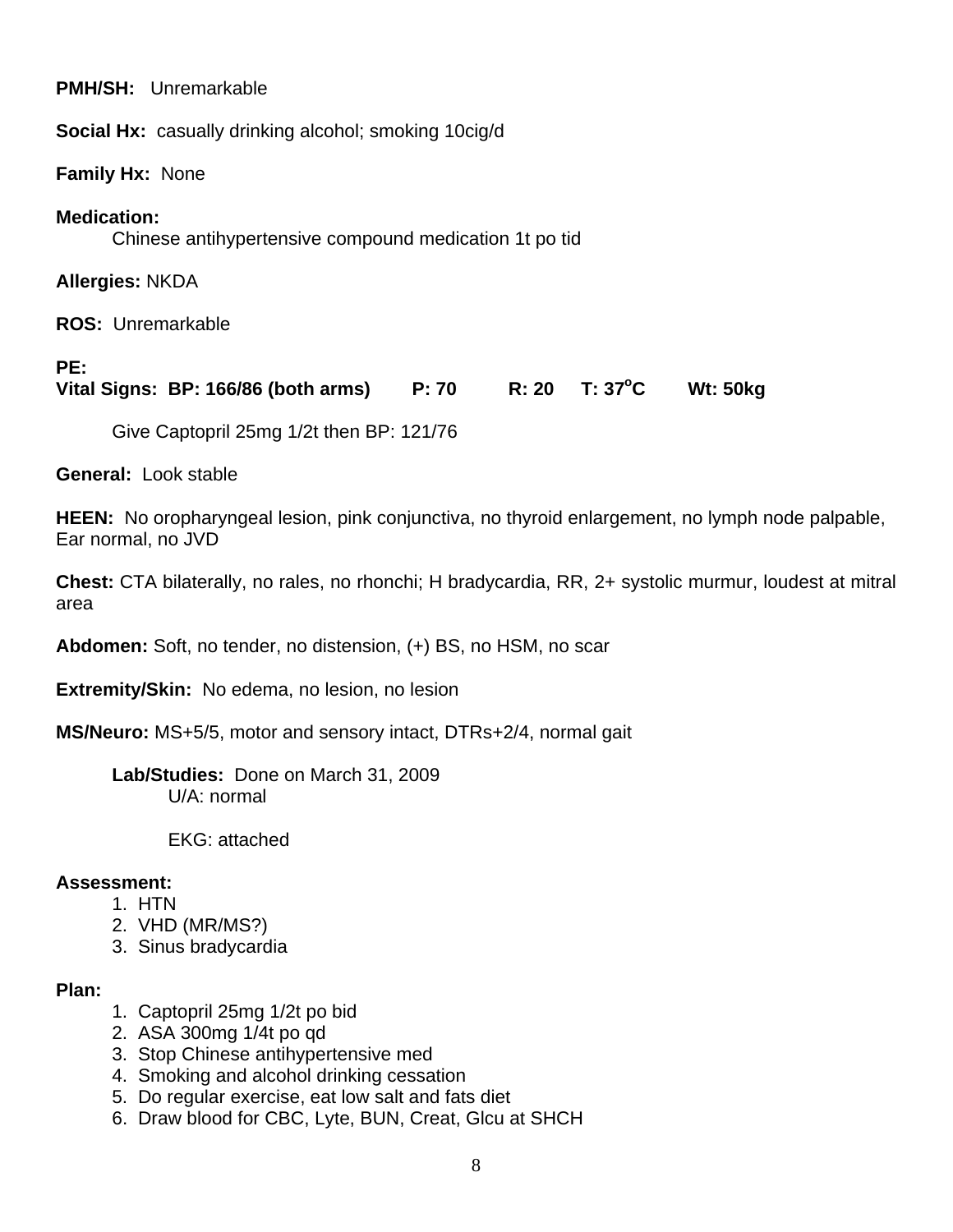### **Specific Comments/Questions for Consultants: Do you agree with my assessment and plan?**

### **Examined by: Nurse Sovann Peng Date: April 1, 2009**

Please send all replies to kirihospital@gmail.com and cc: to tmed\_rithy@online.com.kh

*The information transmitted in this e-mail is intended only for the person or entity to which it is addressed and may contain confidential and/or privileged material. Any review, retransmission, dissemination or other use of or taking of any action in reliance upon, this information by persons or entities other than the intended recipient is prohibited. If you received this e-mail in error, please contact the sender and delete material from any computer.*

#### **From: Hospital Rattanakiri Referral**

**Date:** Apr 1, 2009 5:35 PM **Subject:** Rattanakiri TM Clinic April 2009, Case#4, SS#00315, 52F (Village I) **To:** "Paul J. M.D. Heinzelmann"; Kruy Lim; Joseph Kvedar; "Kathleen M. Kelleher"; Chau Rithy **Cc:** Bernie Krisher; Noun SoThero; Ed & Laurie Bachrach

Dear all,

This is the case number 4, SS#00315, 52F and photos.

Best regards, Sovann/Dr. Sreng

### **Rattanakiri Provincial Hospital Telemedicine Clinic with Sihanouk Hospital Center of HOPE and Partners in Telemedicine**



**Patient: SS#00315, 52F (Village I)**

**Chief Complaint:** Lower back pain x 5y

**HPI:** 52F presented with symptoms of lower back pain with burning sensation, radiate to the thigh, and calf, denied of trauma, swelling, redness, warmth, get better with massage and bought NSAIDs from local pharmacy and taking prn and traditional medicine. She didn't seek care just to us today. She denied of fever, skin rash, nausea, vomiting, abdominal pain, stool with

blood or mucus, edema, oliguria, hematuria.

**PMH/SH:** Unremarkable

**Social Hx:** no alcohol drinking, no cig smoking

**Family Hx:** Unknown

**Medication:** NSAIDs (unknown name) 1t po prn

**Allergies:** NKDA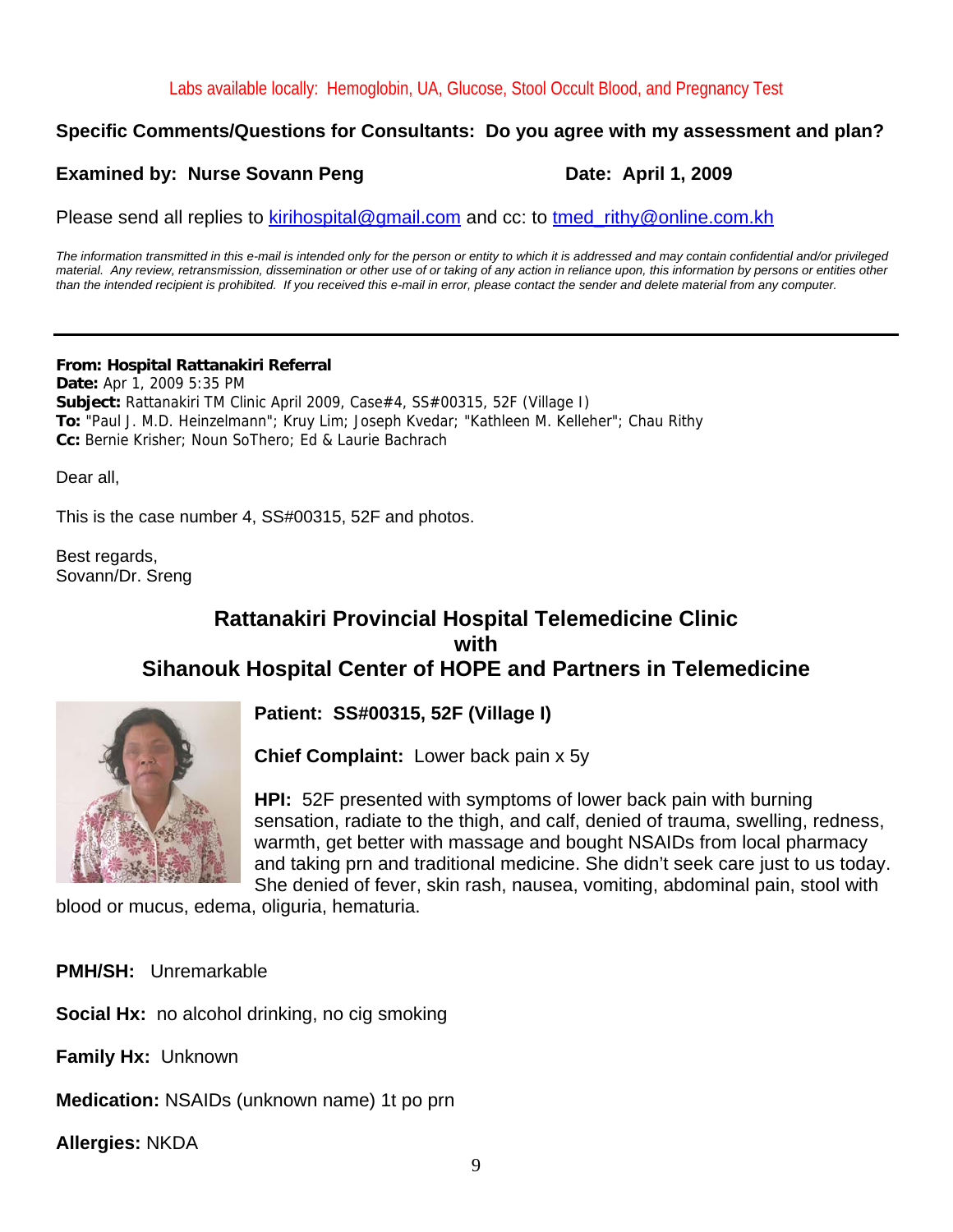**ROS:** 2y post menopausal

**PE:** 

**Vital Signs: BP: 97/69 P: 93 R: 24 T: 37.5o C Wt: 70kg** 

**General:** Look stable

**HEEN:** no oropharyngeal lesion, pink conjunctiva, no thyroid enlargement, no lymph node palpable

**Chest:** CTA bilaterally, no rales, no rhonchi; H RRR, no murmur

**Abdomen:** Soft, no tender, no distension, (+) BS, no HSM, no scar

**Extremity/Skin:** No edema, no lesion, no lesion

**MS/Neuro:** MS+5/5, motor and sensory intact, DTRs+2/4

**Lab/Studies:** Done on March 31, 2009

| Calcium: 7.2    | $[8.1 - 10.4]$     |
|-----------------|--------------------|
| Tot chole: 133  | [ <sub>200</sub> ] |
| Creatinine: 1.6 | $[0.5 - 0.9]$      |
| Gluc : 92.1     | $[75 - 115]$       |
| Uric acid: 3.7  | $[2.4 - 5.7]$      |
| Urea: 61.7      | $[10 - 50]$        |

### **Assessment:**

1. Sciatica

#### **Plan:**

- 1. Paracetamol 500mg 1t po qid prn pain
- 2. Ibuprofen 200mg 2t po bid prn severe pain
- 3. Do regular exercise, eat low fats diet

Labs available locally: Hemoglobin, UA, Glucose, Stool Occult Blood, and Pregnancy Test

#### **Specific Comments/Questions for Consultants: Do you agree with my assessment and plan?**

**Examined by: MA. Lok Vannthorn/Nurse Sovann Peng Date: April 1, 2009** 

Please send all replies to kirihospital@gmail.com and cc: to tmed rithy@online.com.kh

*The information transmitted in this e-mail is intended only for the person or entity to which it is addressed and may contain confidential and/or privileged material. Any review, retransmission, dissemination or other use of or taking of any action in reliance upon, this information by persons or entities other than the intended recipient is prohibited. If you received this e-mail in error, please contact the sender and delete material from any computer.*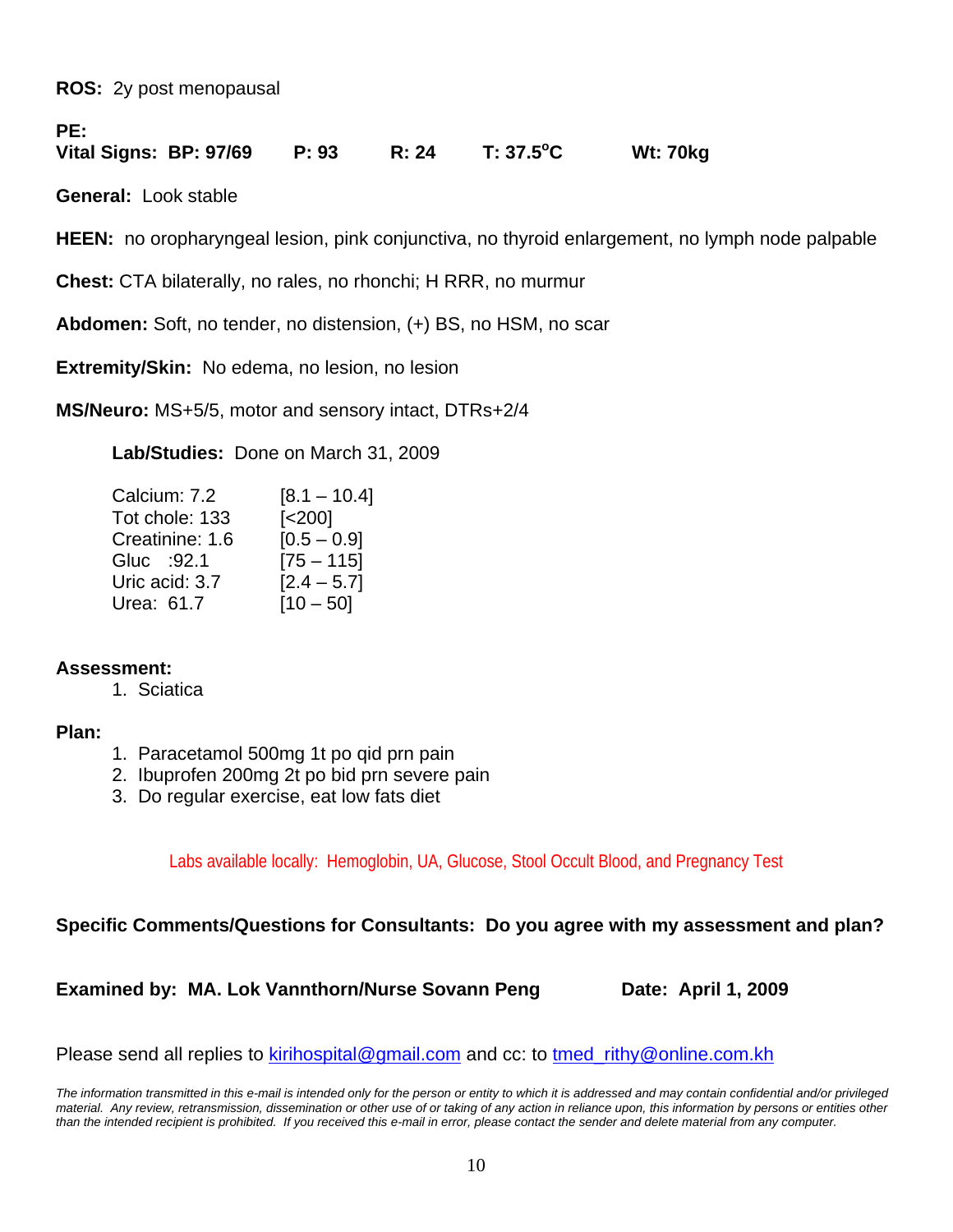#### **From: Paul Heinzelmann**

**Date:** Apr 2, 2009 10:58 PM **Subject:** Rattanakiri TM Clinic April 2009, Case#4, SS#00315, 52F (Village I) **To:** kirihospital@gmail.com, Rithy Chau <tmed\_rithy@online.com.kh>, "Fiamma, Kathleen M." <kfiamma@partners.org>

#### Sovann,

I do agree with your plan. Here are a few pointers for the future

History:

- How long? you mentioned 5 yr in the chief complaint, but how long for this episode?
- How severe is the pain? Is it interrupting sleep? Affecting work?
- Any inciting incident for this episode?
- Do they do any heavy lifting as part of their work or home life?
- Any loss of bladder/bowel control?

#### Exam:

- you should do a **Strait Leg Raise** to see if you can reproduce the pain
- assess their **gait**

Plan:

- avoid heavy lifting,
- when able, core muscle strengthening
- NSAIDs will be mainstay if they can tolerate it

Apologies for late review -

Paul

Paul Heinzelmann, MD

#### **From: Hospital Rattanakiri Referral**

**Date:** Apr 1, 2009 5:46 PM **Subject:** Rattanakiri TM Clinic April 2009, Case#5, MK#00316, 19F (Village I) **To:** Cornelia Haener; "Kathleen M. Kelleher"; "Paul J. M.D. Heinzelmann"; Joseph Kvedar; Kruy Lim; Chau Rithy **Cc:** Bernie Krisher; Noun SoThero; Ed & Laurie Bachrach

Dear all,

This is the last case for Rattanakiri TM Clinic April 2009, case number 5, MK#00316, 19F and photos. Plese reply to the cases before Thursday afternoon. Thank you very much for your cooperation and support in this project.

Best regards, Sovann/Dr. Sreng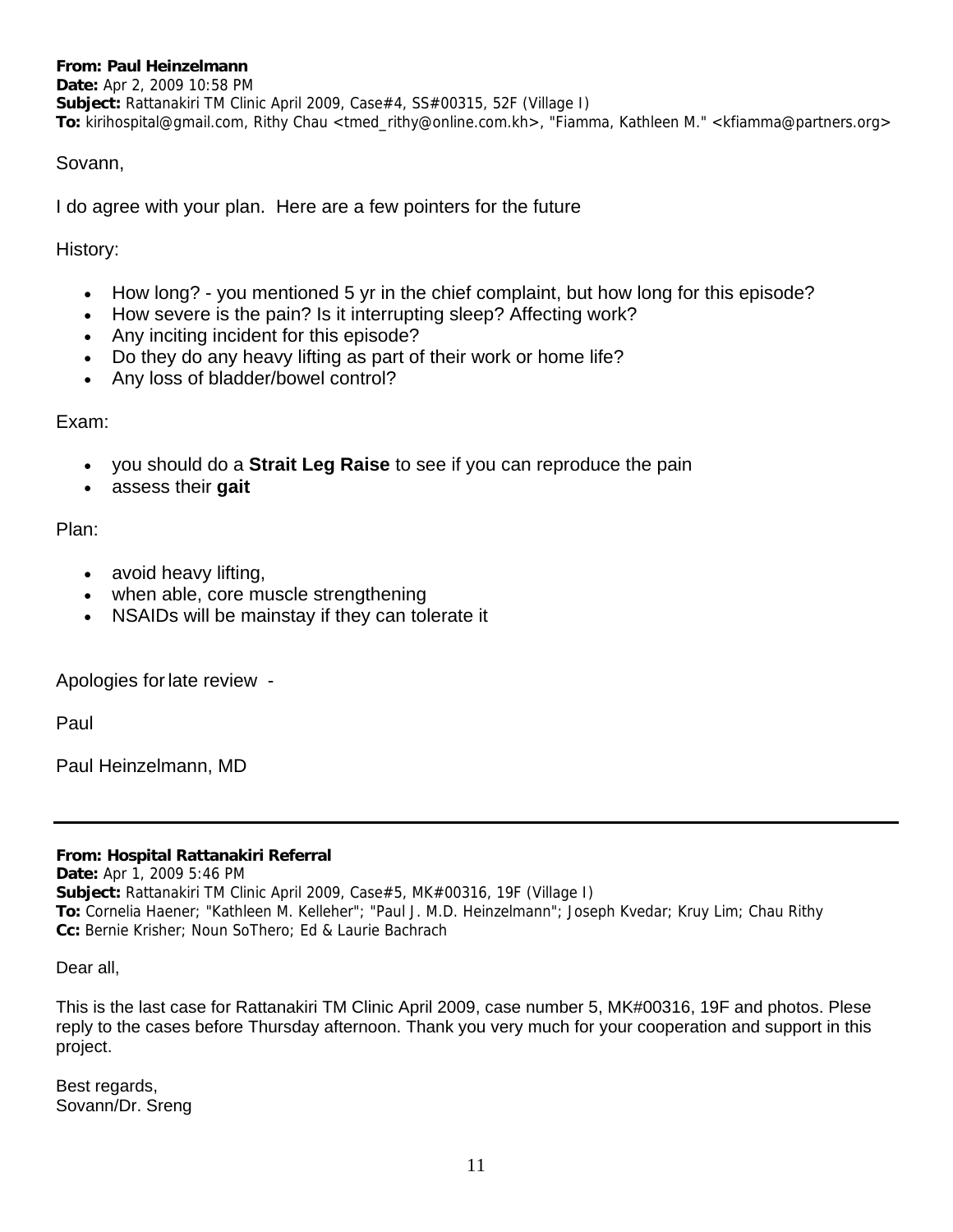### **Rattanakiri Provincial Hospital Telemedicine Clinic with Sihanouk Hospital Center of HOPE and Partners in Telemedicine**



### **Patient: MK#00316, 19F (Village I)**

**Chief Complaint:** Joint pain and round face x 2y

**HPI:** 19F has had car accident but didn't notice any pain, echymosis, bruising on knee and a few months later she noticed the right knee presented with swelling, redness, warmth, stiffness, and some red skin rash on the affected knee, face and body, fever, she was brought to provincial hospital and got treatment with I & D and some medication but it seemed not better so went to private clinic and injected with steroid, other medication

(unknown name), her joint pain became better, but a few months later her face became round. On October 2008, she developed the same symptoms of joint pain, swelling, stiffness and got steroid injection again, she developed moon face, weight loss, no menstrual period and noticed her skin color change from normal to pale in day times.

**PMH/SH:** Unremarkable

**Social Hx:** no alcohol drinking, no cig smoking, Stopped study in grade 5 two years ago

**Family Hx:** Grandmother with Uterine cancer

**Medication:** None for 5 months

**Allergies:** NKDA

**ROS:** no fever, no nausea/vomiting, no SOB, no abdominal pain, no stool with blood/mucus, oliguria, hematuria, dysuria,

**PE: Vital Signs: BP: 101/50 P: 92 R: 24**  $T: 37^{\circ}C$  **Wt: 40kg** 

**General:** Look stable, moon face

**HEEN:** no oropharyngeal lesion, pink conjunctiva, no thyroid enlargement, no lymph node palpable

**Chest:** CTA bilaterally, no rales, no rhonchi; H RRR, no murmur

**Abdomen:** Soft, no tender, no distension, (+) BS, no HSM

**Extremity/Skin:** Knee joint, two complete healed scar, no swelling, no redness, no warmth, no stiffness, other joint are normal, no skin rash,



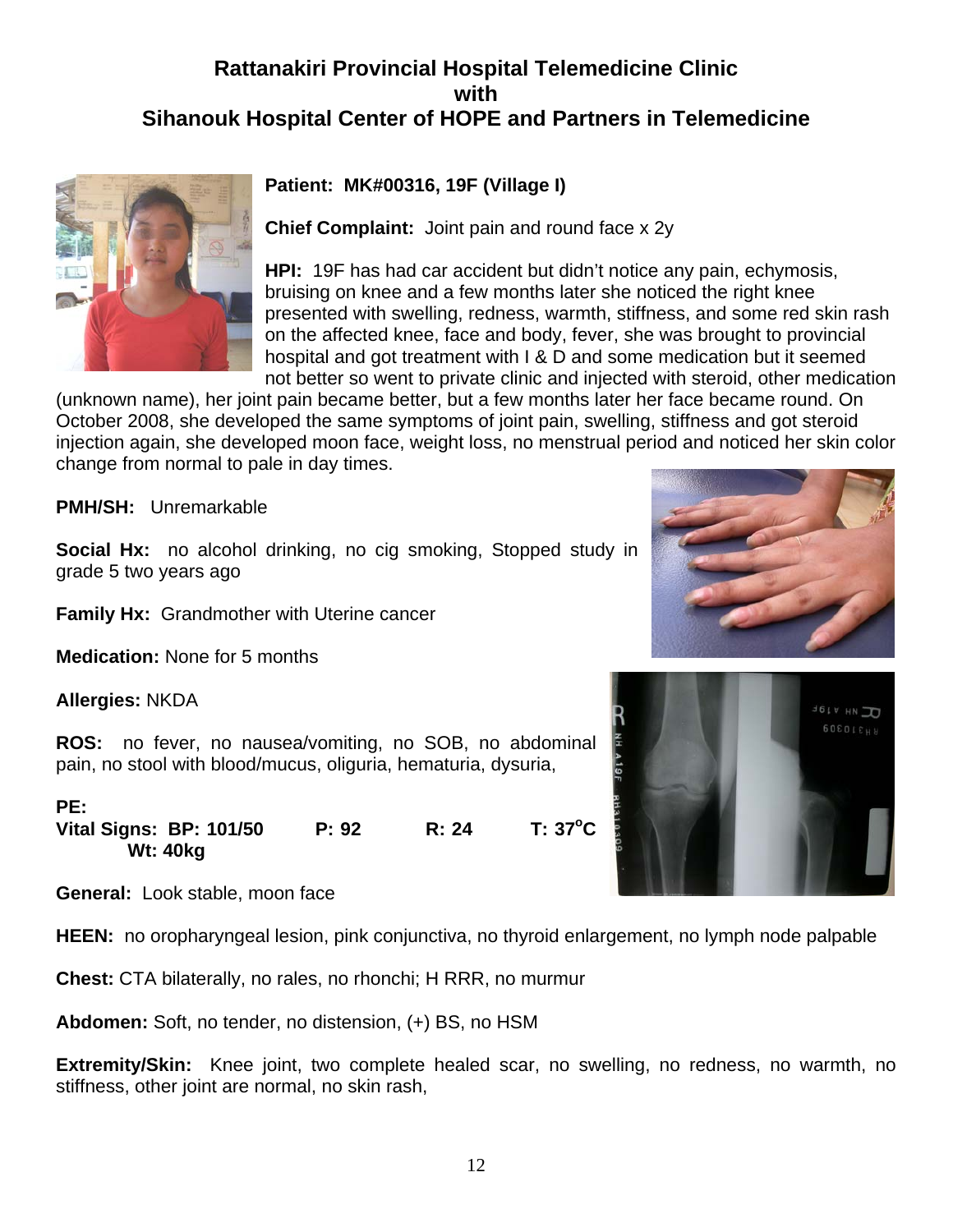**Lab/Studies:** Done on March 31, 2009

Knee x-ray attached

### **Assessment:**

- 1. Right Knee Strain/Sprain?
- 2. Arthritis by history??

### **Plan:**

- 1. Paracetamol 500mg 1t po qid prn pain
- 2. Ibuprofen 200mg 2t po bid prn severe pain
- 3. Do regular exercise, eat low fats diet
- 4. Draw blood for CBC, Lyte, BUN, Creat, Gluc at SHCH



### Labs available locally: Hemoglobin, UA, Glucose, Stool Occult Blood, and Pregnancy Test

### **Specific Comments/Questions for Consultants: Do you agree with my assessment and plan?**

### **Examined by: MA. Lok Vanthan/Nurse Sovann Peng Date: April 1, 2009**

Please send all replies to kirihospital@gmail.com and cc: to tmed rithy@online.com.kh

*The information transmitted in this e-mail is intended only for the person or entity to which it is addressed and may contain confidential and/or privileged material. Any review, retransmission, dissemination or other use of or taking of any action in reliance upon, this information by persons or entities other than the intended recipient is prohibited. If you received this e-mail in error, please contact the sender and delete material from any computer.*

### **From: Cornelia Haener**

**Date:** Apr 2, 2009 9:47 AM

**Subject:** Rattanakiri TM Clinic April 2009, Case#5, MK#00316, 19F (Village I)

**To:** Hospital Rattanakiri Referral; "Kathleen M. Kelleher"; "Paul J. M.D. Heinzelmann"; Joseph Kvedar ; Kruy Lim ; Chau Rithy

**Cc:** Bernie Krisher; Noun SoThero; Ed & Laurie Bachrach

### Dear Sovann,

Thanks so much for this case. I am wondering concerning the cause of recurrent arthritis in this young patient. Does she have involvement of any other joints? Any recurrent tonsillitis? TB?

Would it be possible to do a chest X-ray to rule out pulmonary TB?

She certainly has a Cushing syndrome due to the steroid injections.

Kind regards

Cornelia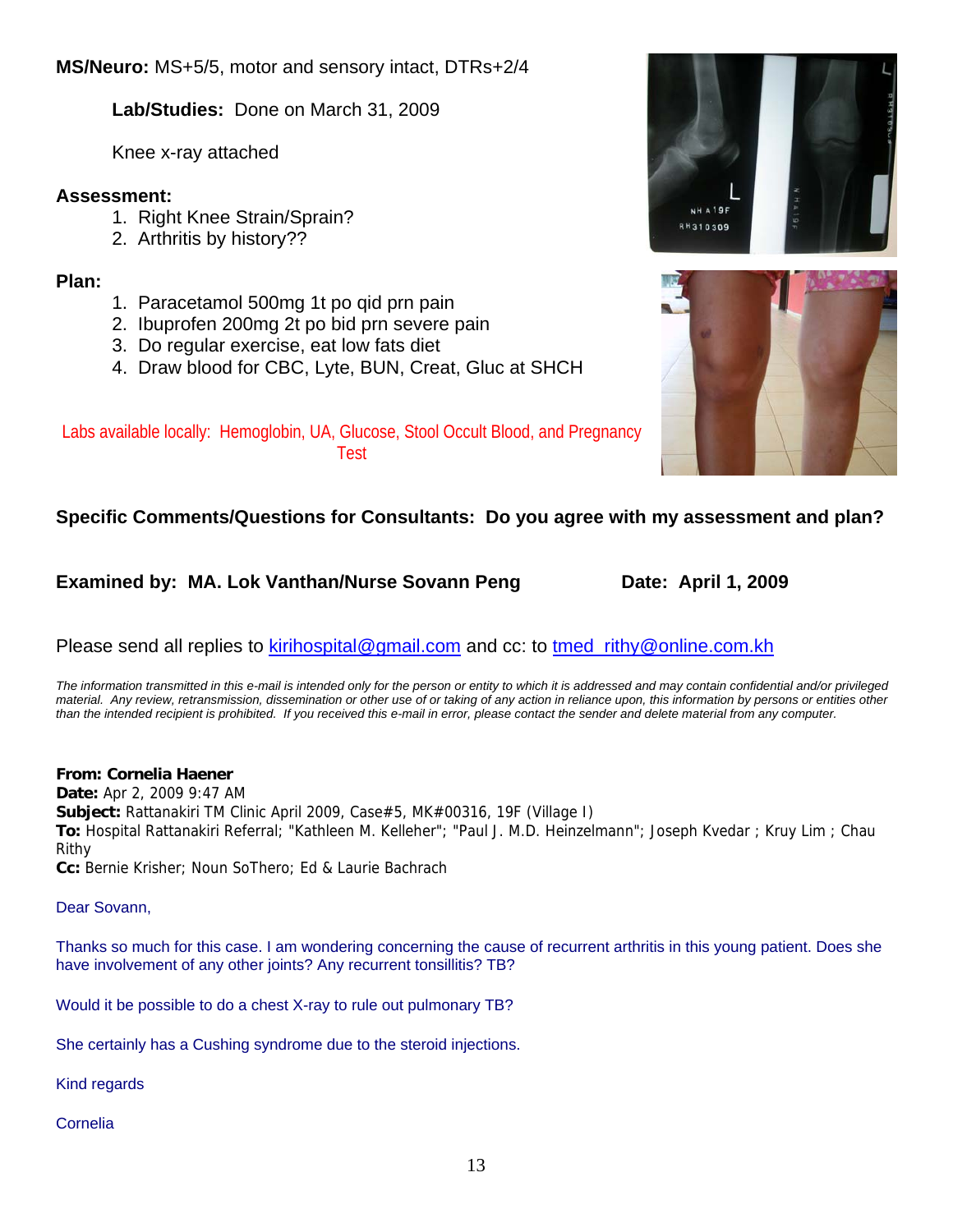# **Thursday, April 2, 2009**

# **Follow-up Report for Rattanakiri TM Clinic**

There were 5 new patients seen during this month TM clinic at Rattanakiri Referral Hospital (RRH). The data of 5 cases was transmitted and received replies from both Phnom Penh and Boston, other 16 patients came for follow up and refill medication and 25 patients seen by PA Rithy for minor problems without sending data. Per advice sent by Partners in Boston and Phnom Penh Sihanouk Hospital Center of HOPE as well as advices from PA Rithy on site, the following patients were managed and treated per local staff:

[Please note that in general the practice of dispensing medications at RRH for all patients is usually limited to a maximum of 7 days treatment with expectation of patients to return for another week of supplies if needed be. This practice allows clinicians to monitor patient compliance to taking medications and to follow up on drug side effects, changing of medications, new arising symptoms especially in patients who live away from the town of Banlung and/or illiterate. Nearly all medications and some lab tests not available/done at RRH are provided by SHCH to TM patients at no cost]

### **Treatment Plan for Rattanakiri TM Clinic April 2009**

#### **1. KS#00312, 55F (Village I) Diagnosis:**

- 1. HTN
- 2. Frontal hematoma
- 3. Sciatica

#### **Treatment:**

- 1. HCTZ 12.5mg 2t po qd
- 2. ASA 300mg 1/4t po qd
- 3. Naproxen 375mg 1t po bid prn
- 4. Paracetamol 500mg 1t po qid prn
- 5. Draw blood for CBC, Lyte, BUN, Creat, Glcu, Tot chole, TG at SHCH

#### **Lab result on April 2, 2009**

| WBC         | $=4.0$   | [4 - 11x10 <sup>9</sup> /L] | Na             | $=141$  | $[135 - 145]$         |
|-------------|----------|-----------------------------|----------------|---------|-----------------------|
| RBC         | $=4.2$   | $[3.9 - 5.5x10^{12}/L]$     | K              | $=3.8$  | $[3.5 - 5.0]$         |
| Hb          | $= 11.6$ | $[12.0 - 15.0g/dL]$         | СI             | $=106$  | $[95 - 110]$          |
| Ht          | $=37$    | $[35 - 47\%]$               | <b>BUN</b>     | $=1.7$  | $[0.8 - 3.9]$         |
| <b>MCV</b>  | $=89$    | $[80 - 100$ fl]             | Creat $=74$    |         | $[44 - 80]$           |
| MCH         | $= 28$   | $[25 - 35pg]$               | Gluc $=4.5$    |         | $[4.2 - 6.4]$         |
| $MHCH = 32$ |          | $[30 - 37\%]$               | T. Chol $=5.8$ |         | $\left[ <5.7 \right]$ |
| Plt         | $= 281$  | $[150 - 450x10^9/L]$        | TG             | $= 2.1$ | $[-1.71]$             |
| Lym         | $=2.0$   | $[1.0 - 4.0x10^9/L]$        |                |         |                       |

#### **2. TT#00313, 49F (Village V)**

#### **Diagnosis:**

- 1. Left popliteal cyst
- 2. Left popliteal Lipoma
- 3. Dyspepsia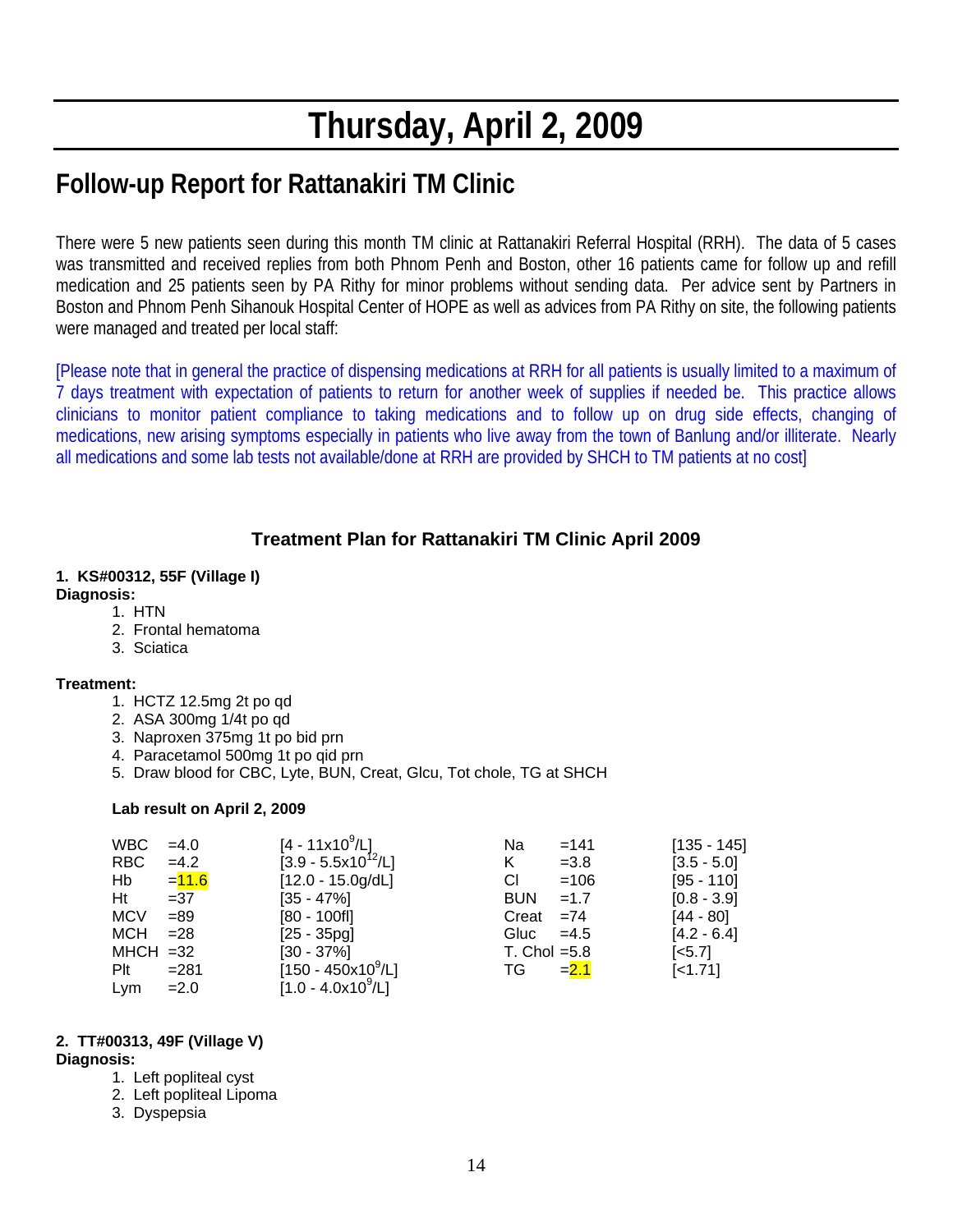#### **Treatment:**

- 1. Pepcid 1t po qhs for one month
- 2. Paracetamol 500mg 1t po qid prn pain
- 3. Refer to SHCH for surgical consultation

#### **3. TS#00314, 66M (Village IV)**

#### **Diagnosis:**

- 1. HTN
	- 2. VHD (MR/MS?)
	- 3. Sinus bradycardia

#### **Treatment:**

- 1. Captopril 25mg 1/2t po bid
- 2. ASA 300mg 1/4t po qd
- 3. Stop Chinese antihypertensive med
- 4. Smoking and alcohol drinking cessation
- 5. Do regular exercise, eat low salt and fats diet
- 6. Draw blood for CBC, Lyte, BUN, Creat, Glcu at SHCH

#### **Lab result on April 2, 2009**

| WBC         | $= 5.4$ | $[4 - 11x10^9/L]$                  | Na         | $=141$  | $[135 - 145]$ |
|-------------|---------|------------------------------------|------------|---------|---------------|
| <b>RBC</b>  | $= 4.1$ | $[4.6 - 6.0x10^{12}/L]$            | Κ          | $=4.3$  | $[3.5 - 5.0]$ |
| Hb          | $=10.8$ | $[14.0 - 16.0g/dL]$                | СI         | $=109$  | $[95 - 110]$  |
| Ht          | $= 33$  | $[42 - 52%]$                       | <b>BUN</b> | $= 4.5$ | $[0.8 - 3.9]$ |
| <b>MCV</b>  | $= 84$  | $[80 - 100$ fl]                    | Creat      | $= 171$ | $[53 - 97]$   |
| <b>MCH</b>  | $=27$   | $[25 - 35pg]$                      | Gluc       | $= 6.9$ | $[4.2 - 6.4]$ |
| $MHCH = 33$ |         | $[30 - 37\%]$                      |            |         |               |
| Plt         | $= 114$ | $[150 - 450 \times 10^9/\text{L}]$ |            |         |               |
| Lym         | $=1.3$  | $[1.0 - 4.0x10^9/L]$               |            |         |               |
| Mxd         | $=0.6$  | $[0.1 - 1.0x10^9/L]$               |            |         |               |
| <b>Neut</b> | $=3.5$  | $[1.8 - 7.5x10^9/L]$               |            |         |               |

#### **4. SS#00315, 52F (Village I)**

**Diagnosis:** 

#### 1. Sciatica

#### **Treatment:**

- 1. Paracetamol 500mg 1t po qid prn pain
- 2. Ibuprofen 200mg 2t po bid prn severe pain
- 3. Do regular exercise, eat low fats diet

#### **5. MK#00316, 19F (Village I)**

#### **Diagnosis:**

- 1. Right Knee Strain/Sprain?
- 2. Arthritis by history??

#### **Treatment:**

- 1. Paracetamol 500mg 1t po qid prn pain
- 2. Ibuprofen 200mg 2t po bid prn severe pain
- 3. Do regular exercise, eat low fats diet

### **Patients who come for follow up and refill medicine**

#### **1. NH#00010, 53F (Village III)**

#### **Diagnosis:**

- 1. HTN
- 2. DMII
- 3. LVH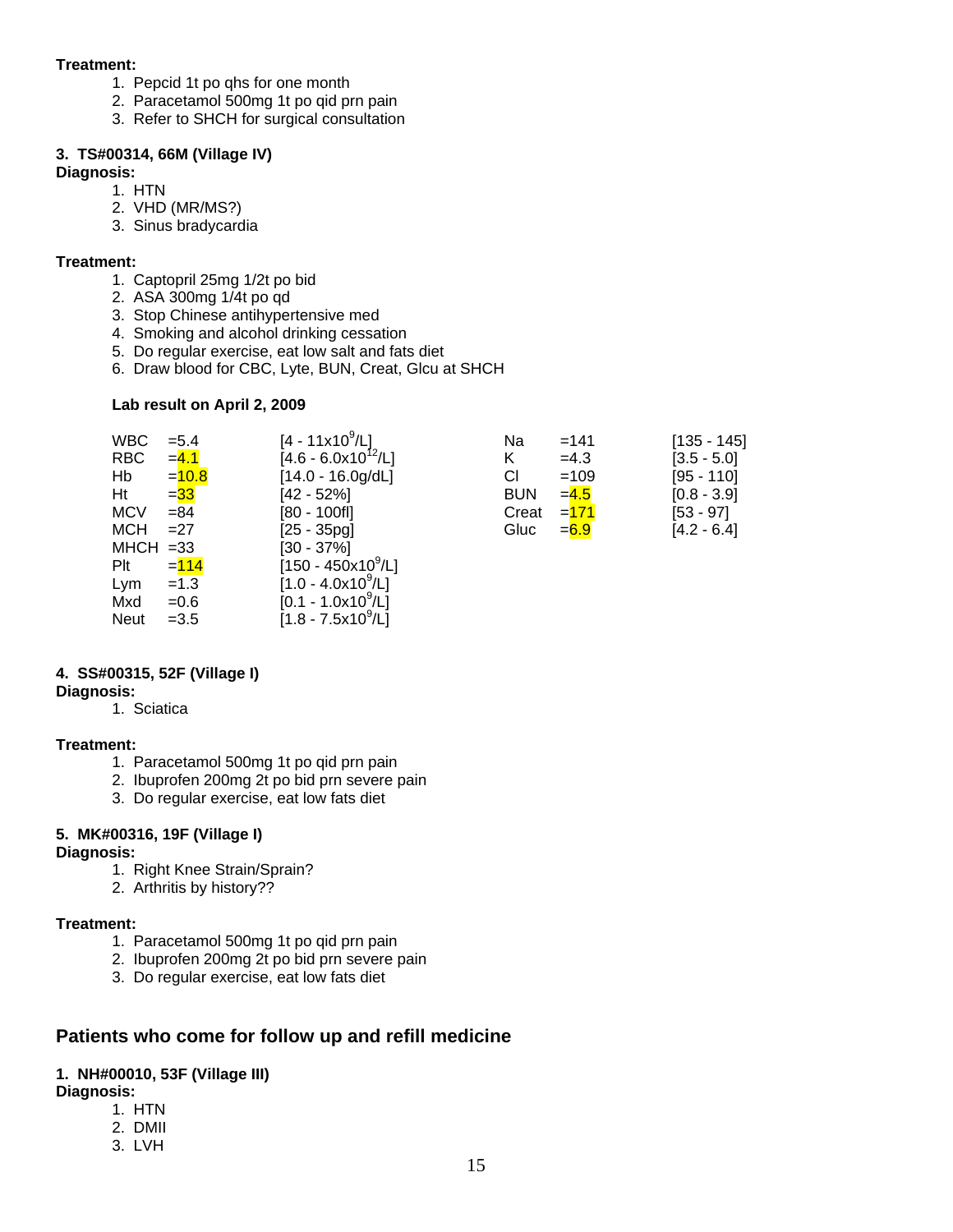#### 4. VHD (AR/AS??)

#### **Treatment:**

- 1. Atenolol 50mg 1t po bid (#200)
- 2. Chlorpropramide 1t po bid (buy)
- 3. ASA 300mg 1/4t po qd (#25)
- 4. HCTZ 50mg 1t po qd (#buy)

### **2. CL#00122, 33F (Village III)**

#### **Diagnosis:**

1. Euthyroid goiter

#### **Treatment:**

1. Draw blood for TSH and Free T4 at SHCH

#### **Lab result on April 2, 2009**

| TSH =0.63         | $[0.49 - 4.67]$  |
|-------------------|------------------|
| Free $T4 = 12.44$ | $[9.14 - 23.81]$ |

#### **3. PS#00149, 26F (Village I)**

#### **Diagnosis:**

1. Euthyroid Goiter

#### **Treatment:**

- 1. Carbimazole 5mg 1t po qd (#100)
- 2. Draw blood for TSH and Free T4 at SHCH

#### **Lab result on April 2, 2009**

| $TSH = 1.52$      | $[0.49 - 4.67]$  |
|-------------------|------------------|
| Free $T4 = 12.91$ | $[9.14 - 23.81]$ |

#### **4. OT#00155, 45F (Bor Keo)**

#### **Diagnosis:**

- 1. HTN
- 2. DMII

#### **Treatment:**

- 1. Metformin 500mg 2t po bid
- 2. Captopril 25mg 1/2t po tid
- 3. ASA 300mg ¼t po qd
- 4. Insulin NPH 20UI qAM

#### **5. RH#00160, 67F (Village I)**

#### **Diagnosis:**

- 1. HTN
- 2. OA

#### **Treatment:**

- 1. Captopril 25mgmg 1tab po qd (#100)
- 2. Amitriptylin 25mg ½ tab po qhs (#50)
- 3. ASA 300mg ¼tab po qd (#25)

#### **6. PN#00229, 45F (Village VI)**

#### **Diagnosis:**

1. DMII

#### **Treatment:**

1. Chlorpropramide 250mg 11/2t po bid (buy)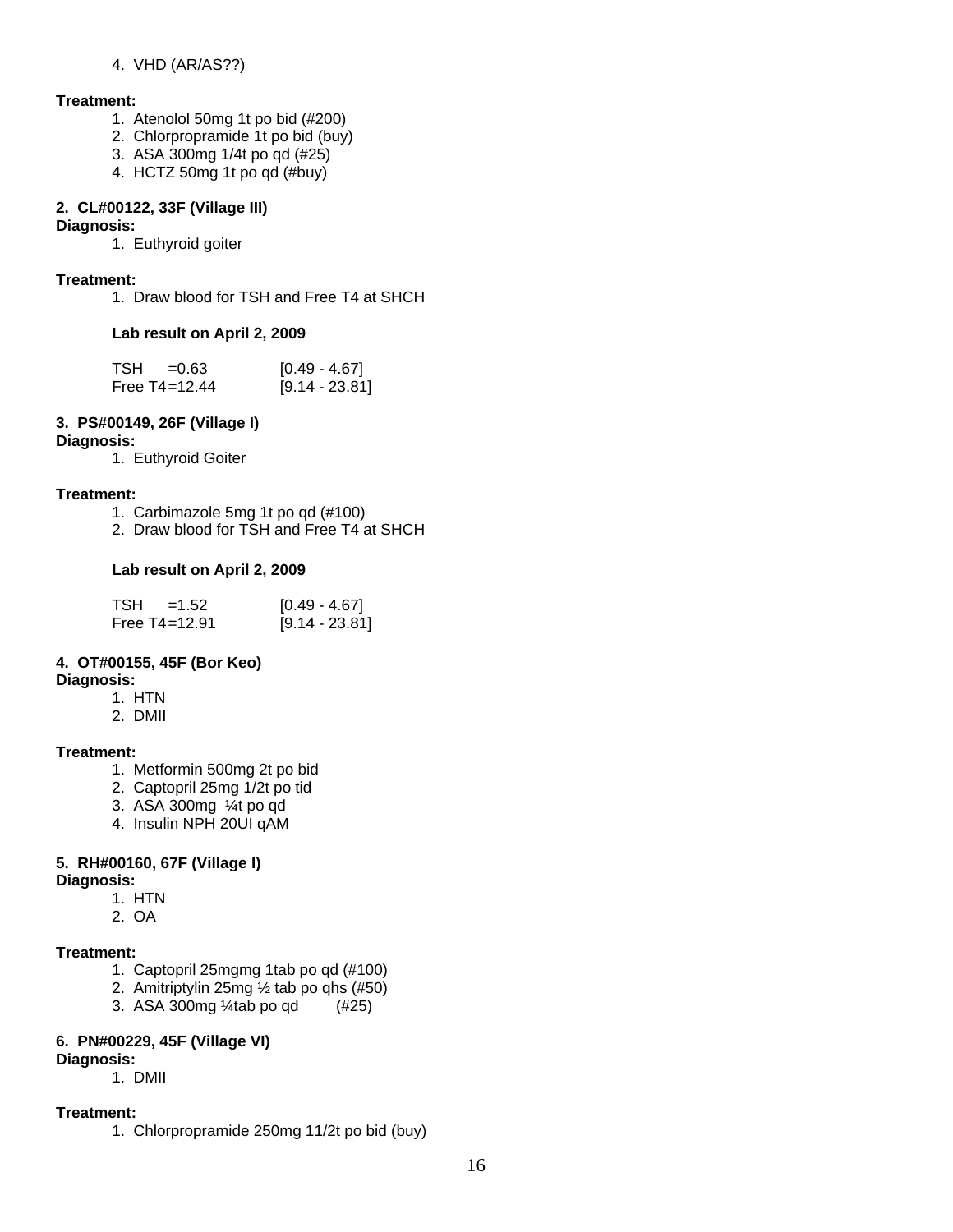- 2. Metformin 500mg 1t po qhs (#100tab)
- 3. ASA 300mg  $\frac{1}{4}$ t po qd (#25tab)
- 4. Draw blood for Lyte, BUN, Creat, Gluc and HbA1C at SHCH

#### **Lab result on April 2, 2009**

| Na            | $= 146$ | $[135 - 145]$ |
|---------------|---------|---------------|
| K.            | $=3.9$  | $[3.5 - 5.0]$ |
| СI            | $= 112$ | $[95 - 110]$  |
| <b>BUN</b>    | $=2.9$  | $[0.8 - 3.9]$ |
| Creat         | $= 89$  | $[44 - 80]$   |
| Gluc          | $= 5.8$ | $[4.2 - 6.4]$ |
| HbA1C $= 7.2$ |         | 14 – 61       |

#### **7. OH#00230, 59F (Village III)**

**Diagnosis:**

- 1. Euthyroid
- 2. HTN

#### **Treatment:**

- 1. HCTZ 12.5mg 2t po qd (#200)
- 2. Captopril 25mg 1/2t po bid (#100)

#### **8. KK#00231, 45F (Village I)**

#### **Diagnosis:**

1. DMII

#### **Treatment:**

- 1. Chlorpropramide 250mg 1t po bid (buy)
- 2. Metformin 500mg 2t po qhs (#200)
- 3. Captopril 25mg 1/4t po qd (#25)
- 4. ASA 300mg 1/4t po qd (#25)
- 5. Draw blood for Lyte, BUN, Creat, Gluc and HbA1C at SHCH

#### **Lab result on April 2, 2009**

| Na             | $=138$  | $[135 - 145]$ |
|----------------|---------|---------------|
| ĸ.             | $=4.2$  | $[3.5 - 5.0]$ |
| СI             | $=103$  | $[95 - 110]$  |
| <b>BUN</b>     | $=2.2$  | $[0.8 - 3.9]$ |
| Creat          | $= 65$  | $[44 - 80]$   |
| Gluc           | $=10.2$ | $[4.2 - 6.4]$ |
| $HbA1C = 12.1$ |         | [4 – 6]       |

#### **9. KC#00260, 44F (Village V)**

#### **Diagnosis:**

1. DMII

#### **Treatment:**

- 1. Metformin 500mg 1t po qhs (#100tab)
- 2. Glibenclamide 5mg 1t po qd (buy)
- 3. Draw blood for Lyte, BUN, Creat, Gluc and HbA1C at SHCH

#### **Lab result on April 2, 2009**

| Na         | $=142$  | $[135 - 145]$ |
|------------|---------|---------------|
| ĸ.         | $=4.4$  | $[3.5 - 5.0]$ |
| CL.        | $=107$  | $[95 - 110]$  |
| <b>BUN</b> | $=1.9$  | $[0.8 - 3.9]$ |
| Creat      | $=69$   | $[44 - 80]$   |
| Gluc       | $= 3.6$ | $[4.2 - 6.4]$ |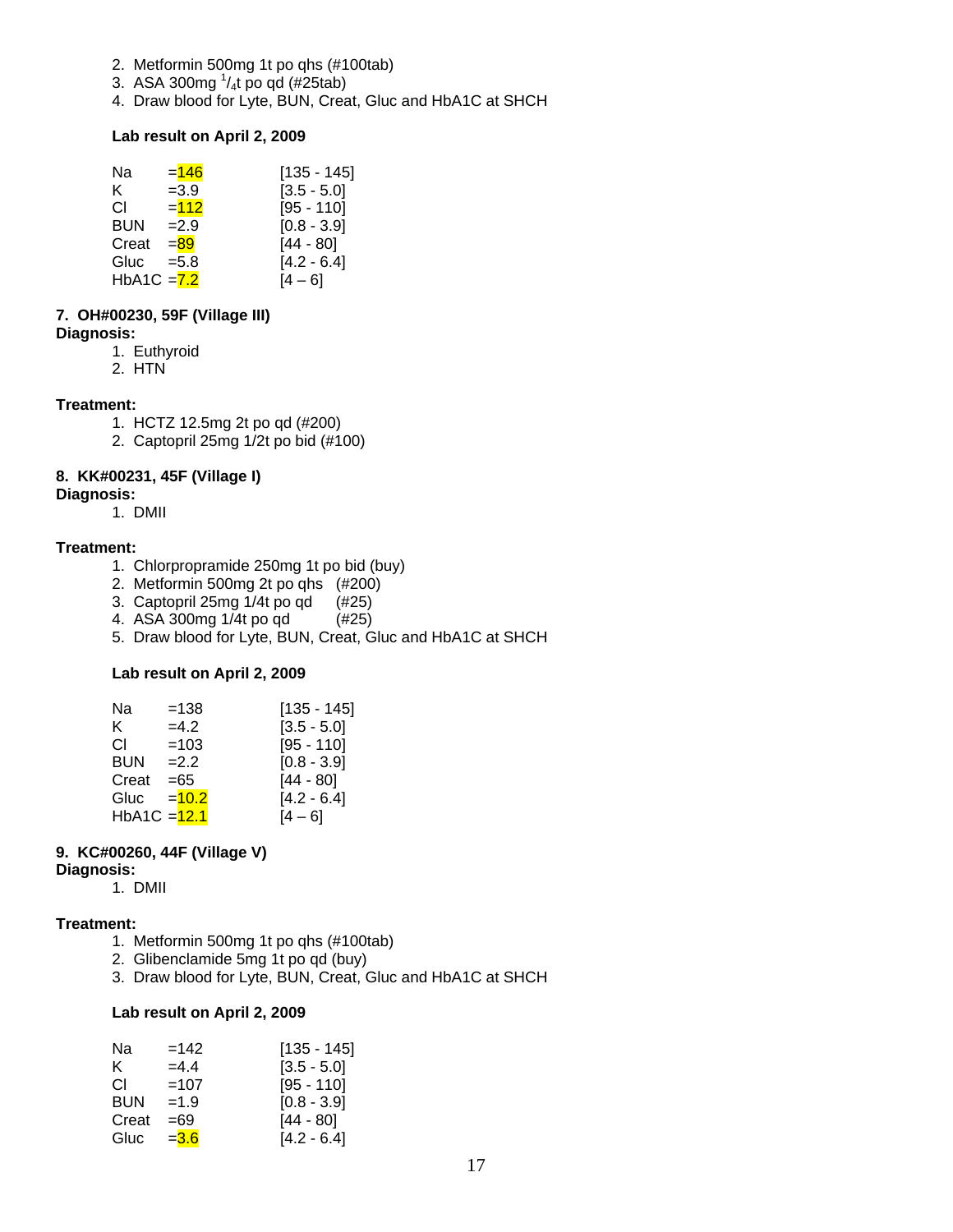#### **10. TV#00267, 55F (Village II)**

#### **Diagnosis:**

1. DMII

#### **Treatment:**

- 1. Metformin 500mg 2t po bid (#400)
- 2. Glibenclamdie 5mg 1t po qd (#100)
- 3. Captopril 25mg 1/4t po bid (buy)
- 4. ASA 300mg 1/4t po qd (#25)
- 5. Draw blood for Creat, Gluc and HbA1C at SHCH

#### **Lab result on April 2, 2009**

| $Creat = 71$   | $[44 - 80]$   |
|----------------|---------------|
| Gluc $=$ 10.2  | $[4.2 - 6.4]$ |
| $HbA1C = 10.6$ | $[4 - 6]$     |

### **11. VC#00268, 66M (Bey Srok Village)**

**Diagnosis:**

1. DMII

#### **Treatment:**

- 1. Metformin 500mg 2t po bid (#400tab)
- 2. Glibenclamide 5mg 2t po bid (#buy)
- 3. Captopril 25mg 1/4t po qd (#25tab)
- 4. ASA 300mg 1/4t po qd (#25tab)
- 5. Draw blood for BUN, Creat, Gluc and HbA1C at SHCH

#### **Lab result on April 2, 2009**

| <b>BUN</b>                | $=2.2$ | $[0.8 - 3.9]$ |
|---------------------------|--------|---------------|
| Creat $=74$               |        | $[44 - 80]$   |
| Gluc $=$ $\frac{10.9}{ }$ |        | $[4.2 - 6.4]$ |
| $HbA1C = 9.0$             |        | $[4 - 6]$     |

#### **12. OE#00273, 65M (Village I)**

**Diagnosis:**

1. DMII with PNP

#### **Treatment:**

- 1. Glibenclamide 5mg 2t po bid (#400tab)
- 2. Captopril 25mg 1/4t po qd (buy)
- 3. ASA 300mg 1/4t po qd (#25tab)
- 4. Amitriptylin 25mg 1/2t po qhs (#50tab)
- 5. MTV 1t po qd for one month
- 6. Draw blood for Lyte, BUN, Creat, Gluc and HbA1C at SHCH

#### **Lab result on April 2, 2009**

| Na            | $=142$  | $[135 - 145]$ |
|---------------|---------|---------------|
| K.            | $= 3.6$ | $[3.5 - 5.0]$ |
| СL            | $=107$  | $[95 - 110]$  |
| <b>BUN</b>    | $=1.9$  | $[0.8 - 3.9]$ |
| Creat         | $= 93$  | $[44 - 80]$   |
| Gluc          | $= 3.6$ | $[4.2 - 6.4]$ |
| HbA1C $= 6.3$ |         | [4 – 6]       |

**13. VY#00279, 59F (Village I) Diagnosis:**